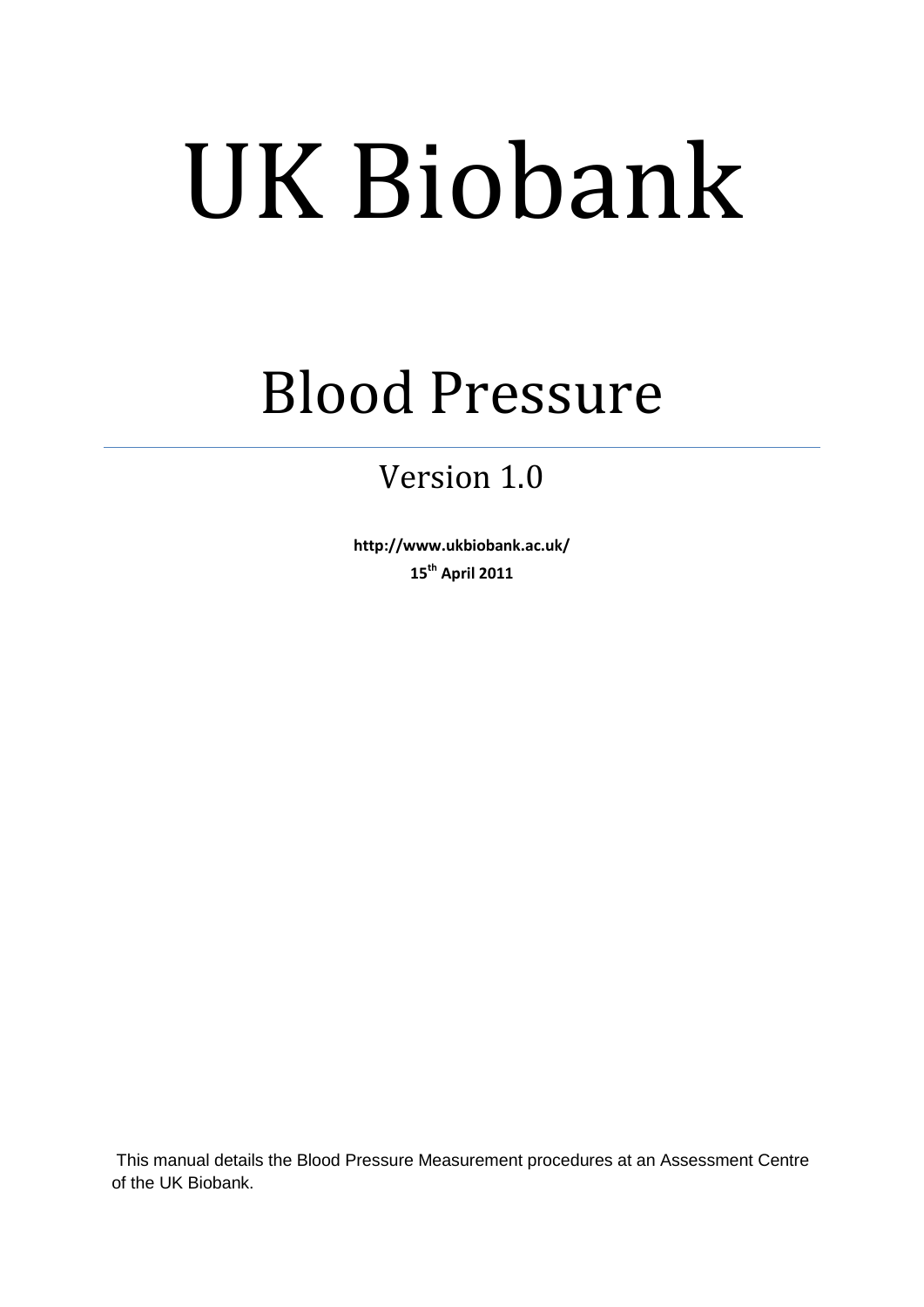#### **Contents**

| 8.1 |     |                                                                                               |  |  |  |
|-----|-----|-----------------------------------------------------------------------------------------------|--|--|--|
|     | 8.2 | Appendix 2: Procedures for dealing with potentially serious results and incidental findings 8 |  |  |  |

#### <span id="page-1-0"></span>**1. Introduction**

**1.1:** This manual details the Blood Pressure Measurement procedures at an Assessment Centre of the UK Biobank. This takes place at the 3rd "station" of the Assessment Centre visit, as listed in Table 1.

|                | <b>Visit station</b>        | Assessments undertaken                                                            |
|----------------|-----------------------------|-----------------------------------------------------------------------------------|
| 1              | Reception                   | <b>Welcome &amp; registration</b><br>$\bullet$                                    |
|                |                             | Generating a USB key for Participants<br>٠                                        |
| 2              | <b>Touch screen Section</b> | <b>Consent</b><br>$\bullet$                                                       |
|                |                             | Touch screen questionnaire<br>$\bullet$                                           |
|                |                             | <b>Hearing Test</b><br>$\bullet$                                                  |
|                |                             | Cognitive function tests (Shape, Pairs, Fluid<br>$\bullet$<br>Intelligence, Snap) |
| 3              | Interview & blood pressure  | Interviewer questionnaire<br>$\bullet$                                            |
|                |                             | <b>Blood pressure measurement</b><br>$\bullet$                                    |
|                |                             | Measurement of arterial stiffness (Pulse Wave<br>$\bullet$<br><b>Velocity)</b>    |
| 4              | Eye measurements            | <b>Visual acuity</b><br>$\bullet$                                                 |
|                |                             | Refractometry<br>$\bullet$                                                        |
|                |                             | Intraocular pressure<br>$\bullet$                                                 |
|                |                             | <b>Optical Coherence Tomography (Retinal</b><br>$\bullet$                         |
|                |                             | Imaging)                                                                          |
| 5              | Physical measurements       | <b>Height (Standing and Sitting)</b><br>$\bullet$                                 |
|                |                             | Hip & Waist measurement<br>$\bullet$                                              |
|                |                             | <b>Weight and Bio-impedance (Body</b><br>$\bullet$                                |
|                |                             | <b>Composition) measurement</b>                                                   |
|                |                             | Hand-grip strength<br>$\bullet$                                                   |
|                |                             | <b>Ultrasound Bone Densitometry</b><br>$\bullet$                                  |
|                |                             | <b>Spirometry (Lung function test)</b><br>٠                                       |
| 6              | Cardio (Physical fitness)   | <b>Exercise ECG (Cycling)</b><br>$\bullet$                                        |
| $\overline{7}$ | Sample collection & exit    | <b>Blood samples collected</b><br>$\bullet$                                       |
|                |                             | Urine sample sought<br>$\bullet$                                                  |
|                |                             | Saliva sample sought                                                              |

#### **Table 1:** sequence of assessment visit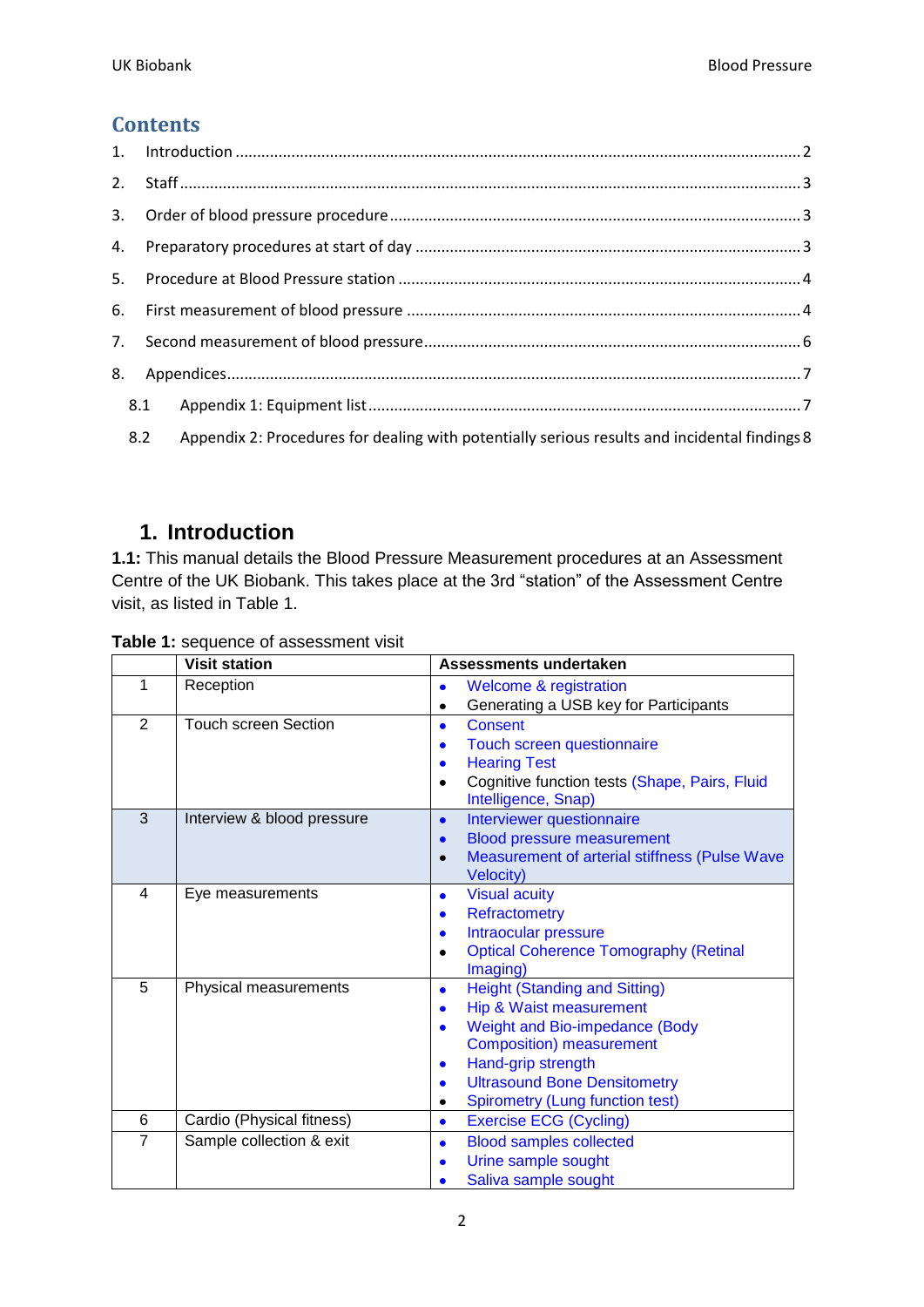|                              | Consent & result summary printed<br>Travel expense claim provided |
|------------------------------|-------------------------------------------------------------------|
| Web-based diet questionnaire | Dietary assessment                                                |

**1.2:** Throughout this document, the term "Participant" signifies a study participant who is taking part in the Assessment Centre process, regardless of whether they eventually give or withhold consent to take part in the UK Biobank study.

**1.3:** The collection of data from assessment visits uses the direct data entry system of the Assessment Centre Environment (ACE). This has five components (Assessment Centre Environment), of which Vox operates the Interview and blood pressure measurement station of the assessment visit.

**1.4:** At the start of their visit, each participant is issued with a USB Key at the Reception station. This USB Key acts as a participant identifier (it contains Participant ID, name, date of birth and gender) and as a temporary storage device for the recorded data. As the participant progresses between stations, the USB key acts as an identifying token and also as a data transfer mechanism. At the Reception & Exit module, all data on the USB key is removed, after it has been backed up to the Assessment Centre head PC.

#### <span id="page-2-0"></span>**2. Staff**

This procedure is carried out by registered nurses, trained and certified to conduct assessments undertaken at this station. The Assessment Centre Manager oversees that all staff work in accordance with the procedure.

#### <span id="page-2-1"></span>**3. Order of blood pressure procedure**

The following sequence is now followed:

- 1. Interview: Part 1
- 2. First measurement of blood pressure
- 3. Interview: Part 2
- 4. Measurement of Pulse Wave Velocity
- <span id="page-2-2"></span>5. Second measurement of blood pressure

#### **4. Preparatory procedures at start of day**

**4.1:** At the start of each day, the staff member logs on securely to Vox, then selects "Prepare" to display the following screen: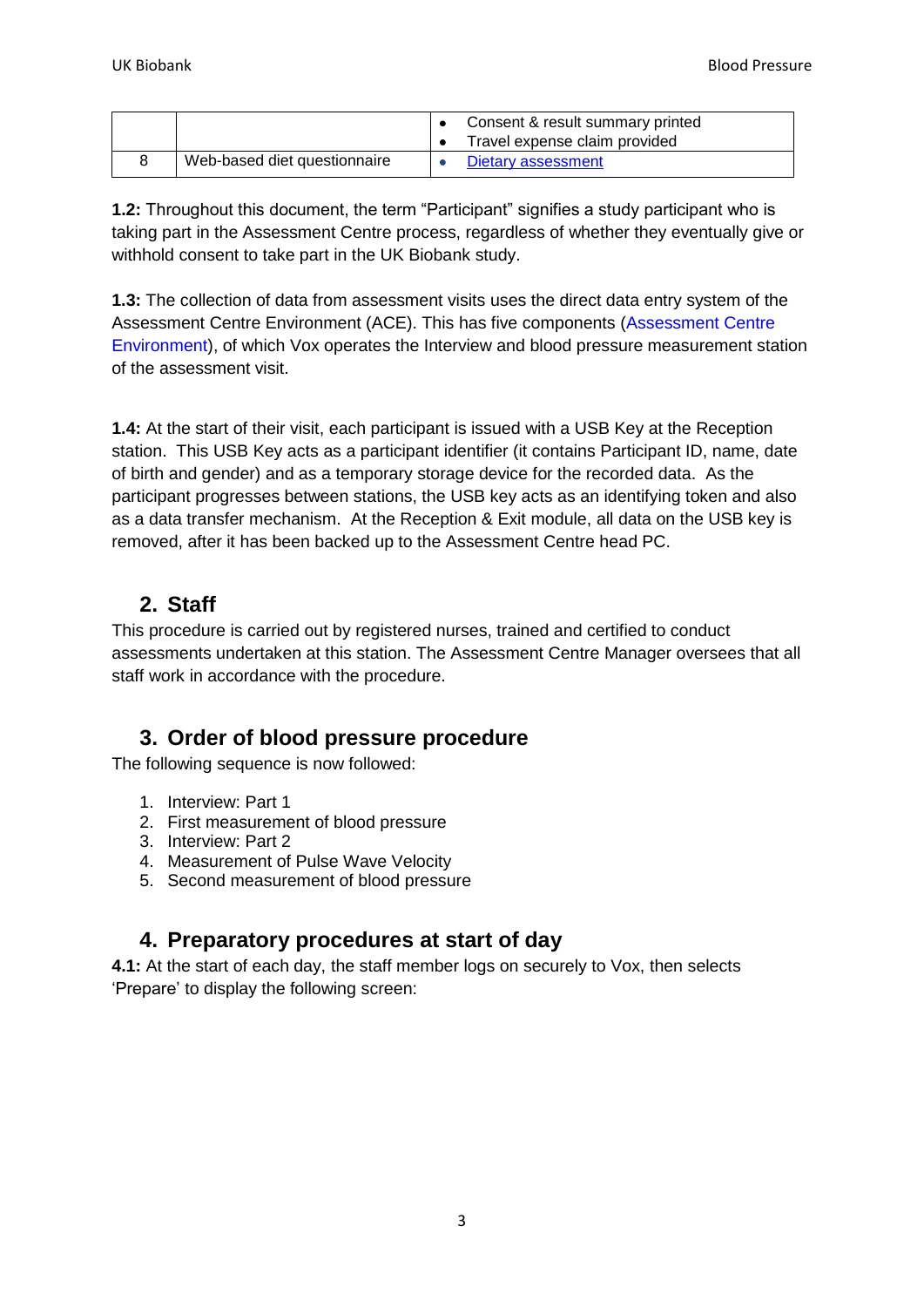| - Identities<br>Centre Name | Renfrew      |                                                                                                                                       | - Status<br>31/03/2009 15:13:01 |
|-----------------------------|--------------|---------------------------------------------------------------------------------------------------------------------------------------|---------------------------------|
| Assessment ID               | 98765        | <b>Prepare Operations</b><br><b>Datasets</b>                                                                                          | Head unknown                    |
| Staff User                  | CARDNP       | Spirometry                                                                                                                            | Nottransferring                 |
| PID code                    |              |                                                                                                                                       |                                 |
| Visitor                     | Key not pres | Device Identities - dick item to set/alter barcode ID<br>Device<br>Bercode ID<br>Omron BP                                             | Network Uneveilable             |
| Control                     |              | Pulse Web Device Configuration<br>Sphygmor warning<br>$\mathbb{R}$                                                                    | System                          |
| Refresh                     |              | Dynamom<br>ID "121212" is not recorded in the cinic inventory.<br>Height Mei<br>Are you sure you have entered it correctly?<br>Scales | Information                     |
| Change User                 |              | 140<br>165<br>Sitting Box<br>Spirameter<br>Tonito on olyser                                                                           | Synchronise                     |
| Prepare                     |              | Tope Measure<br><b>Ultresqund</b>                                                                                                     | Administration                  |
| Training                    |              | Close                                                                                                                                 | Recovery                        |
| Exit                        |              | Conclusion                                                                                                                            | Technical                       |

**4.2:** The barcode scanner is used to enter the unique identifier on the Omron blood pressure and pulse trace monitor, then "Close" is selected [\(Appendix 1: Equipment list\)](#page-6-1). The Seca tape measure used to measure for cuff size is calibrated and its barcode scanned.

#### <span id="page-3-0"></span>**5. Procedure at Blood Pressure station**

**5.1:** The next available participant is collected from the waiting area and is seated in a curtained office. The participant"s USB key is inserted into the computer and the Vox system is used to check their identity.

**5.2:** The participant takes the first part of the interview questionnaire (Interview: Part 1). After completing this, the staff member informs the participant that they will now take the first of two measurements of blood pressure.

#### <span id="page-3-1"></span>**6. First measurement of blood pressure**

**6.1:** The participant is asked to sit with their feet parallel to each other, toes pointing forward and soles of feet flat on the floor. There should be no restrictive clothing to impede the circulation to their left upper arm: the participant is asked to loosen or remove any restrictive clothing. The right arm is only used if the left is not practical: e.g. amputee, shunt, mastectomy, axiliary clearance). Since resting blood pressure is to be measured, the staff member takes care not to engage the participant in conversation.

**6.2:** The blood pressure monitor is switched on, "Direct entry" is selected on the screen (below) and the computer automatically connects to the monitor.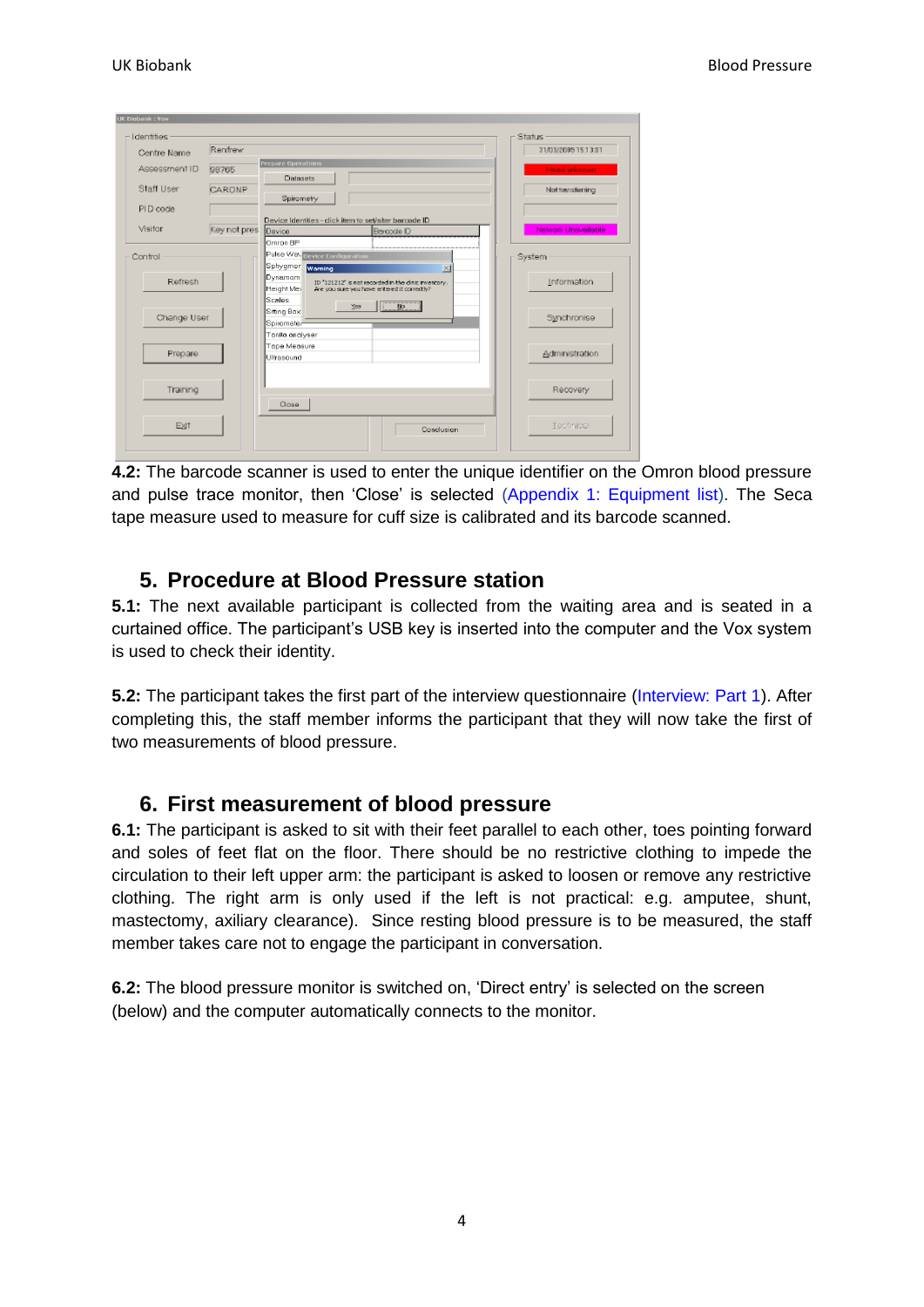| UK Biobank, Gen Every Where: Interview, Blood Pressure (first reading)<br>Blood pressure method<br>(reading 1) | C Direct entry<br>C Manual entry of electronic results<br>C Manual sphygmometer<br>C Not performed |                |
|----------------------------------------------------------------------------------------------------------------|----------------------------------------------------------------------------------------------------|----------------|
| Help<br>< Prev                                                                                                 | - 0 - - - - -                                                                                      | Next ><br>Lock |

**6.3:** A Seca tape measure is used to determine the circumference of midpoint of upper arm, and the appropriate size of blood pressure cuff is selected, based on the table below:

| Circumference of midpoint of upper arm | Size of cuff |
|----------------------------------------|--------------|
| $17 - 22$ cm                           | Small        |
| $22 - 32$ cm                           | Regular      |
| $32 - 42$ cm                           | Large        |

**6.4:** The appropriate sized cuff is put on the upper arm of participant (it may, depending on size of upper arm, encircle the arm several times). The cuff is rotated so that the green marker tab indicating the centre of the cuff bladder lies over the brachial artery, which is located at the inner part of front of the elbow. The rubber inflation tubing sits over the brachial artery in line with the participant"s middle finger, and the bottom of cuff sits 1-2 cm above the elbow joint. When the cuff is correctly positioned it is secured with Velcro fasteners.

**6.5:** The participant is asked to place their arm on the desk top, so that the cuff is at about same level as their heart, and to breathe in and out slowly five times in a relaxed fashion. The rubber inflation tubing is connected to the Omron blood pressure monitor and, "Start" on the monitor is pressed.

**6.6:** When the blood pressure result is displayed on monitor, the "Retrieve" button on the computer is selected to transfer results from the monitor and then "Accept" to complete the first measurement (see below). If there was a problem with the measurement, "Reject" is selected and the measurement repeated.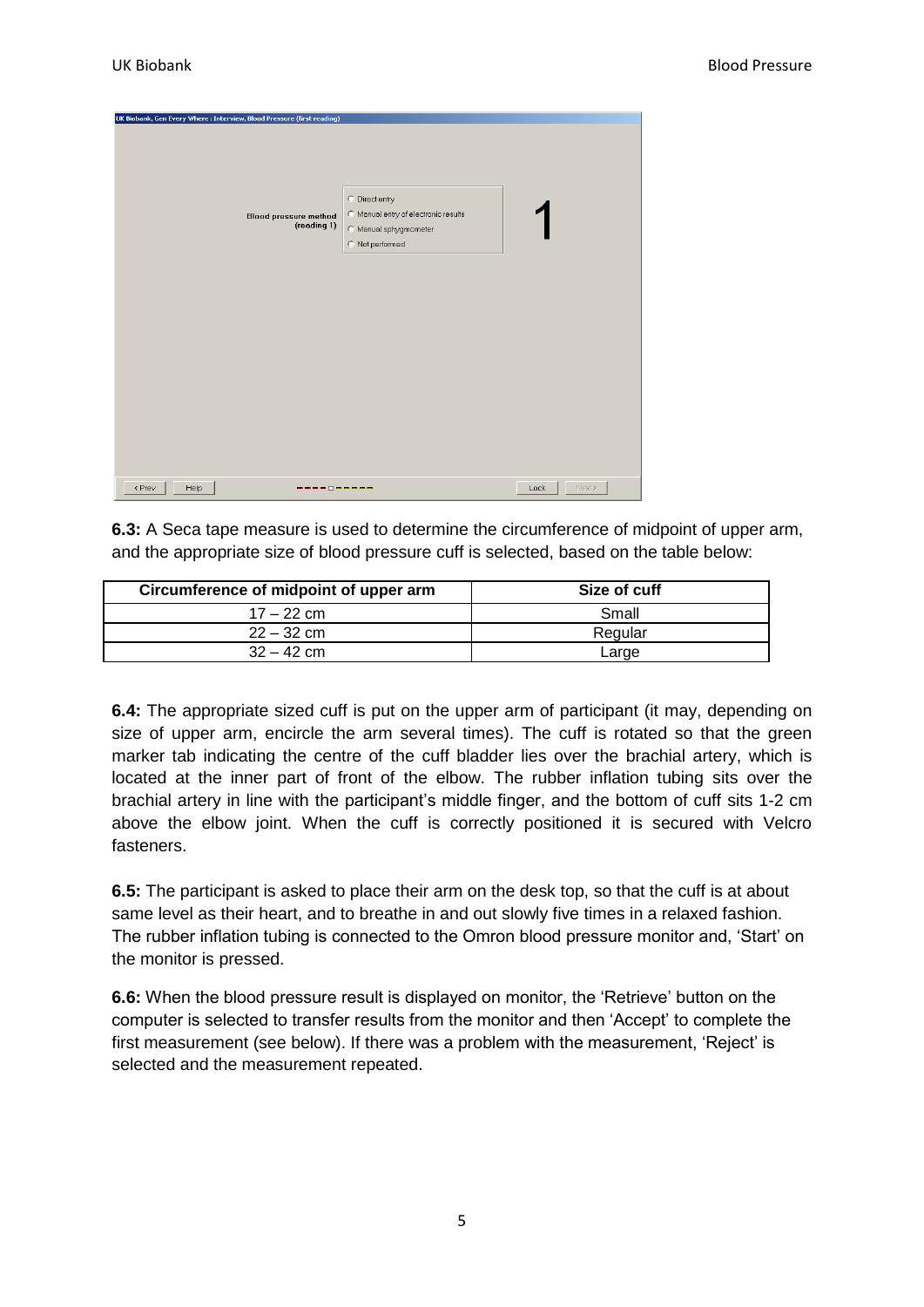| <b>Omron Blood Pressure Readings</b> |                     |     |     |       |                  |  |  |  |
|--------------------------------------|---------------------|-----|-----|-------|------------------|--|--|--|
| Results retrieved.                   |                     |     |     |       |                  |  |  |  |
| No                                   | Date                | Sys | Dia | Pulse |                  |  |  |  |
|                                      | 15/03/2007 12:49:46 | 139 | 72  | 60    |                  |  |  |  |
|                                      |                     |     |     |       |                  |  |  |  |
|                                      |                     |     |     |       |                  |  |  |  |
|                                      |                     |     |     |       |                  |  |  |  |
|                                      |                     |     |     |       |                  |  |  |  |
|                                      |                     |     |     |       |                  |  |  |  |
|                                      |                     |     |     |       | Reject<br>Accept |  |  |  |
|                                      |                     |     |     |       |                  |  |  |  |

**6.7:** If the largest cuff size is too small for the participant, or if the electronic blood pressure monitor fails to produce a reading, a sphygmomanometer with an inflatable cuff is used in conjunction with a stethoscope. The IT system prompts the staff member to scan the sphygmomanometer by using the barcode reader before taking the measurement.

**6.8:** After completing the first measurement, the rubber inflation tubing is disconnected from the Omron monitor, with the cuff left in place. The participant is asked to gently shake their arm, and open and close their hand a few times. A timer in the computer ensures that the second blood pressure reading cannot be taken until at least 1 minute has elapsed. This rest period is used to complete the second part of the interview (Interview: Part 2).

#### <span id="page-5-0"></span>**7. Second measurement of blood pressure**

**7.1:** The inflation tubing is reconnected to the Omron blood pressure monitor and a second reading is made using the same procedure as before (Section  $6$ ). Then the cuff is removed and "Next" is pressed.

**7.2:** Interview and blood pressure data are checked on screen (see below) and any incorrect data corrected using the "Prev" button to return to the relevant page, then "Finish" is selected.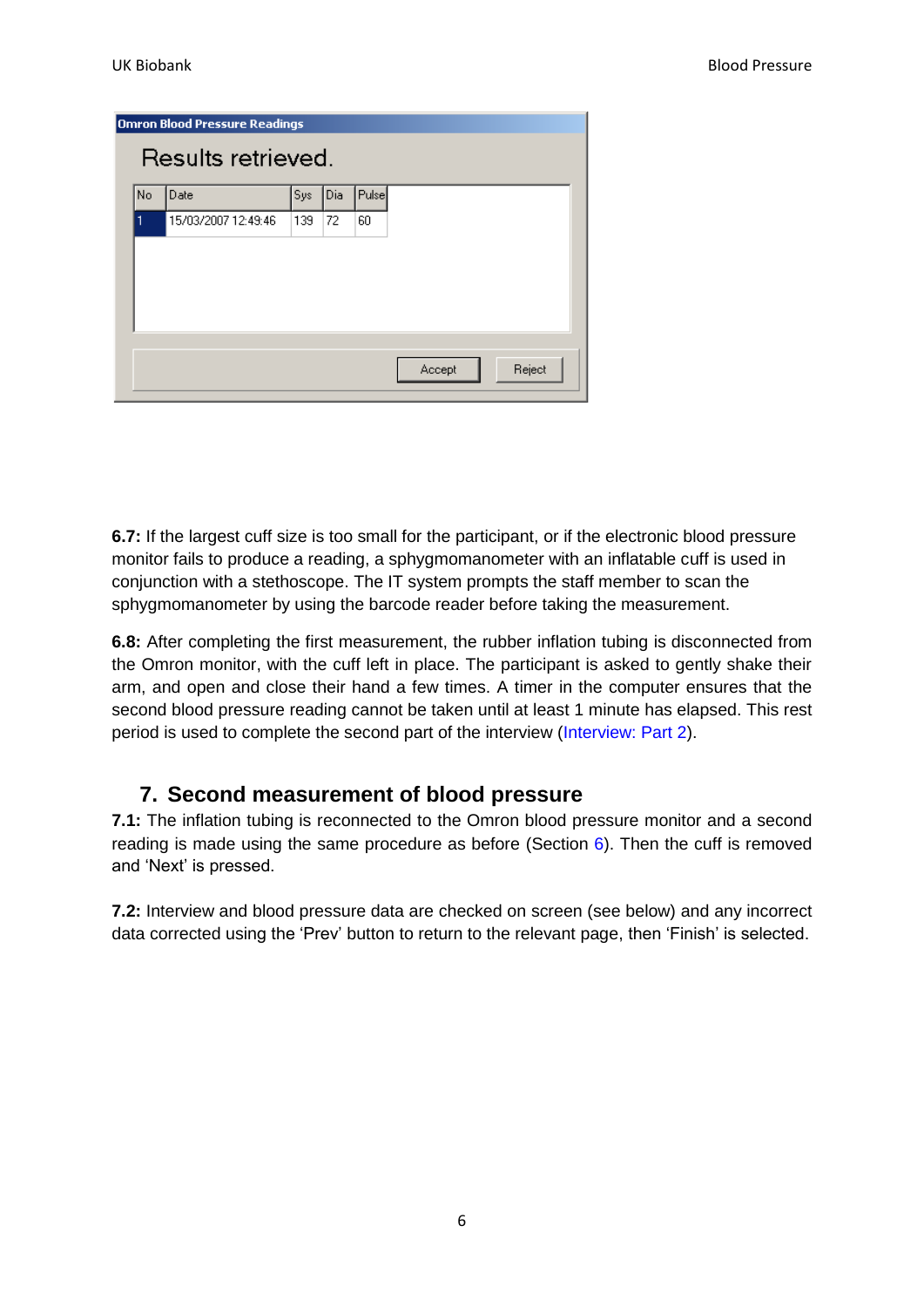| Introduction          | Aide memoire NOT completed                                                                                                               |  |  |
|-----------------------|------------------------------------------------------------------------------------------------------------------------------------------|--|--|
| Origin                | UK Birth place: high london fm, norfolk<br>Birth weight known: No                                                                        |  |  |
| Occupation            | Job title: attendant, nursery                                                                                                            |  |  |
| Cancers               | Cancers: 1<br>(1) rodent ulcer, age 43                                                                                                   |  |  |
| <b>Illnesses</b>      | Other illnesses: 1<br>$(1)$ asthma, age $12$                                                                                             |  |  |
| <b>Operations</b>     | Operations: 1<br>(1) removal of rodent ulcer / basal cell carcinoma (bcc), age 43                                                        |  |  |
| <b>Medications</b>    | Medications: 1<br>(1) aspirin                                                                                                            |  |  |
|                       | Measurement method: Manual entry of electronic results<br>Systolic: 120 mmHg<br>Diastolic: 80 mmHg<br>Pulse: 72 b/min [BP-device:121212] |  |  |
| <b>Blood Pressure</b> | Measurement method: Manual entry of electronic results<br>Systolic: 120 mmHg<br>Diastolic: 82 mmHg<br>Pulse: 74 b/min [BP-device:121212] |  |  |
| <b>COLORADO</b>       | Measurement method: Not performed - other reason                                                                                         |  |  |

**7.3:** Any incidental findings are noted and recorded by clicking on the "Note" button. Supplementary notes on the management of any incidental findings are included in Appendix 2: Procedures [for dealing with potentially serious results and incidental findings.](#page-7-0)

**7.4:** The staff member logs off, removes the USB key from the computer and hands it to the participant, who is directed to the designated waiting area for the Physical Measurements station, or the Eye Measurements station in more recent versions of UK Biobank (see Assessment Centre Environment for history of changes).

#### <span id="page-6-0"></span>**8. Appendices**

#### <span id="page-6-1"></span>**8.1 Appendix 1: Equipment list**

| <b>Furniture</b>       | 1 desk                                                           |
|------------------------|------------------------------------------------------------------|
|                        | 2 chairs                                                         |
|                        | Modular partition dividers with curtains across entrance         |
| <b>Computing</b>       | 1 desktop personal computer                                      |
|                        | 1 monitor                                                        |
| <b>Other Equipment</b> | Omron 705 IT electronic blood pressure monitor (OMRON Healthcare |
|                        | Europe B.V. Kruisweg 577 2132 NA Hoofddorp)                      |
|                        | (with 4x AA rechargeable batteries)                              |
|                        | 1 small BP cuff                                                  |
|                        | 1 regular BP cuff                                                |
|                        | 1 large BP cuff                                                  |
|                        | 1 tape measure                                                   |
|                        | 1x manual blood pressure monitor (backup if required)            |
|                        | AA batteries (spares: non-rechargeable)                          |
|                        | PulseTrace PCA2 (CareFusion, San Diego, USA)                     |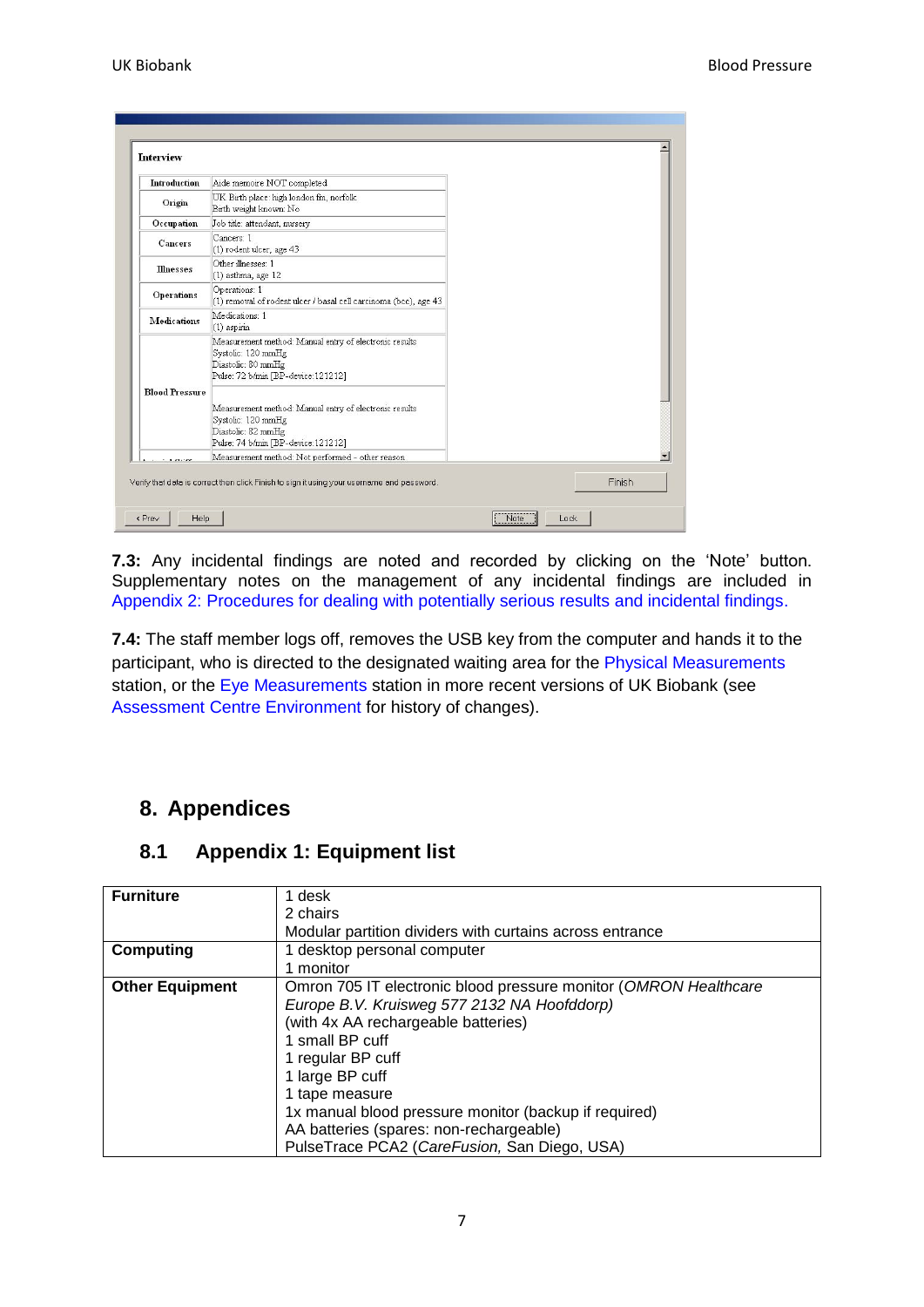#### <span id="page-7-0"></span>**8.2 Appendix 2: Procedures for dealing with potentially serious results and incidental findings**

#### **8.2.1: Background**

**8.2.1.1**: The Information Leaflet advises participants that the baseline assessment visit is not a health check. With the exception of the feedback of a limited range of measures (e.g. blood pressure, weight, lung function and bone density) at the end of the assessment visit, participants will not receive any feedback of their individual results. (The overall findings from research based on UK Biobank will, however, be made available to participants.)

**8.2.1.2:** Staff do not have the same duty of care that they would have in a clinical setting. Rather, their legal duty of care is determined by the research context, and relates to safe and competent collection of consent, questionnaire data, physical measurements, and blood and urine samples.

**8.2.1.3:** Assessment centre staff are trained not to provide interpretation of results. There may, however, be occasions when it is appropriate to draw attention to results (e.g. very high blood pressure) or incidental findings (e.g. suspected melanoma) that may be potentially serious (i.e. life-threatening).

#### **8.2.2: Dealing with potentially serious results**

**8.2.2.1:** At the end of the assessment visit, participants receive a printed summary of the results of a limited number of physical measurements made during the visit. This summary indicates whether any of these results fall outside defined desirable ranges depending on age, sex and weight (as relevant).

**8.2.2.2:** Staff may draw these findings to the attention of the participant, but should not attempt to interpret them. Instead, the person should be directed for relevant advice (e.g. stopping smoking; reducing dietary fat and salt) to leaflets available in the Assessment Centre and to NHS Direct (telephone 0845-4647 or [www.nhsdirect.nhs.uk\)](http://www.nhsdirect.nhs.uk/).

**8.2.2.3:** Participants found to have high blood pressure levels at the assessment visit are to be asked whether this is already being managed by their own doctor. If not, the person should be advised to discuss the result with their GP at the earliest opportunity.

**8.2.3:** Dealing with potentially serious incidental findings

**8.2.3.1:** An incidental finding is defined as an unexpected finding which is not part of the research assessment and may have clinical significance. Incidental findings may be identified at any stage of the assessment visit.

**8.2.3.2:** Incidental findings can be divided into two main types:

- Observational findings: Staff may identify observational findings that range from physical evidence (e.g. skin discolouration suggestive of melanoma) through to comments made by participants (e.g. threatened suicide); and
- Disclosed findings: Participants may voluntarily raise health concerns with staff during the course of the assessment visit (e.g. severe chest pain on exercise).